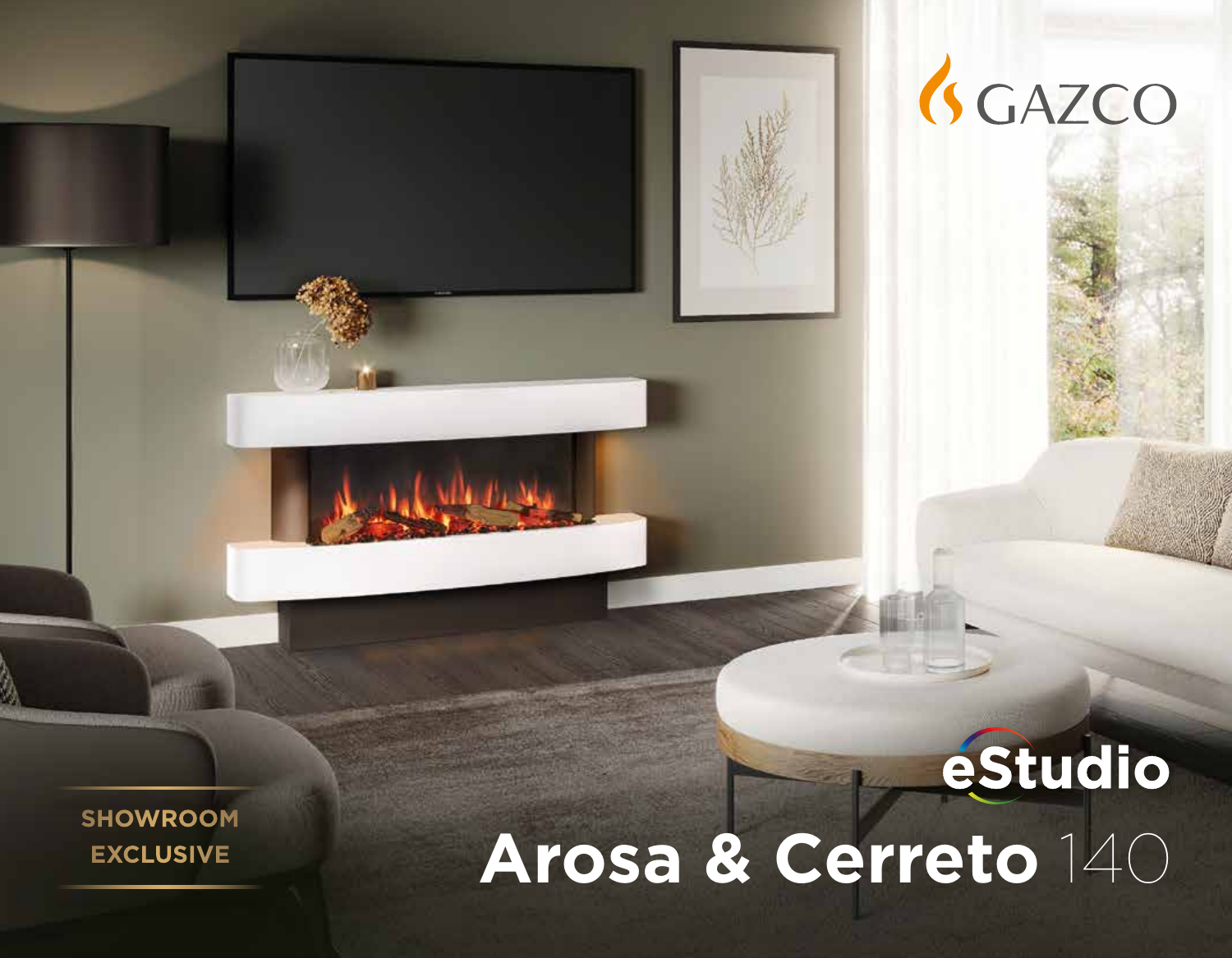# instant ambience, **easier than ever**

The new Gazco Arosa and Cerreto 140 are sleek electric fire suites that can be installed almost anywhere. These modern suites can be either wall or floor mounted with ease, requiring little more than simple fixings and no additional building work.

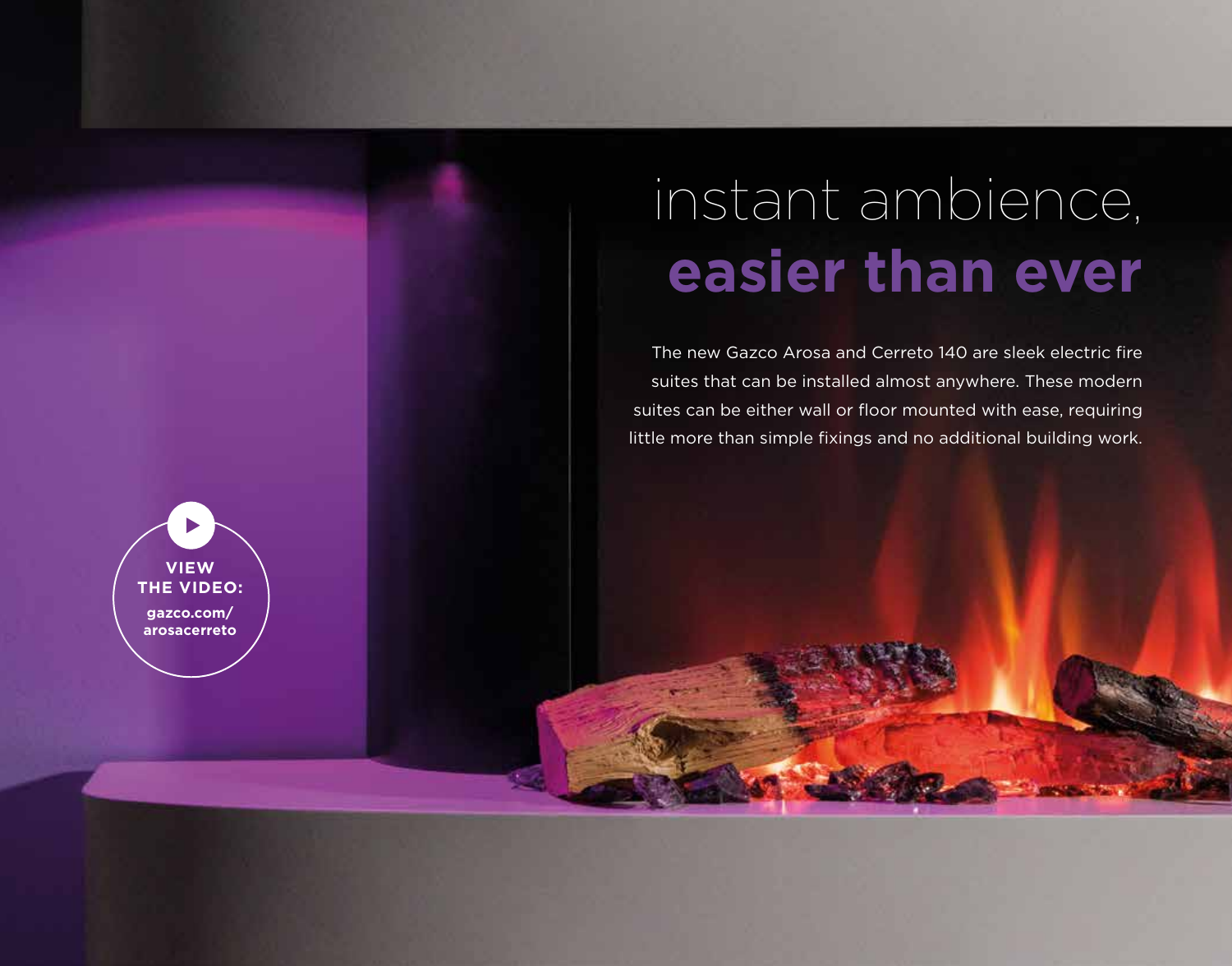# **simply** plug in, and enjoy!

Both offering an ultra-contemporary aesthetic, choose from the subtle profile of the Arosa, or the more elliptical curve of the Cerreto. Depending on your installation preference, opt for either the wall-mounted version, or floor-mounted model that comes with a floor mount plinth in **easyfit** 

a complementary grey finish.





### key features

- Easy-fit configuration for flat wall fix
- Open-fronted aesthetic
- Chromalight® LED Technology
- Three different flame options: amber & yellow; amber with yellow accent; yellow with amber accent
- Life-like burnt ember bed and log effect
- 13 fuel bed lighting colours, plus spectrum mode
- Mood-enhancing downlighting and floor-lighting, with 13 matching colours plus spectrum mode
- Floor lighting can be disconnected if desired
- Programmable thermostatic eco remote control
- Up to 2kW programmable heating
- Ecodesign energy saving features
- Wall-mounted and floor-mounted versions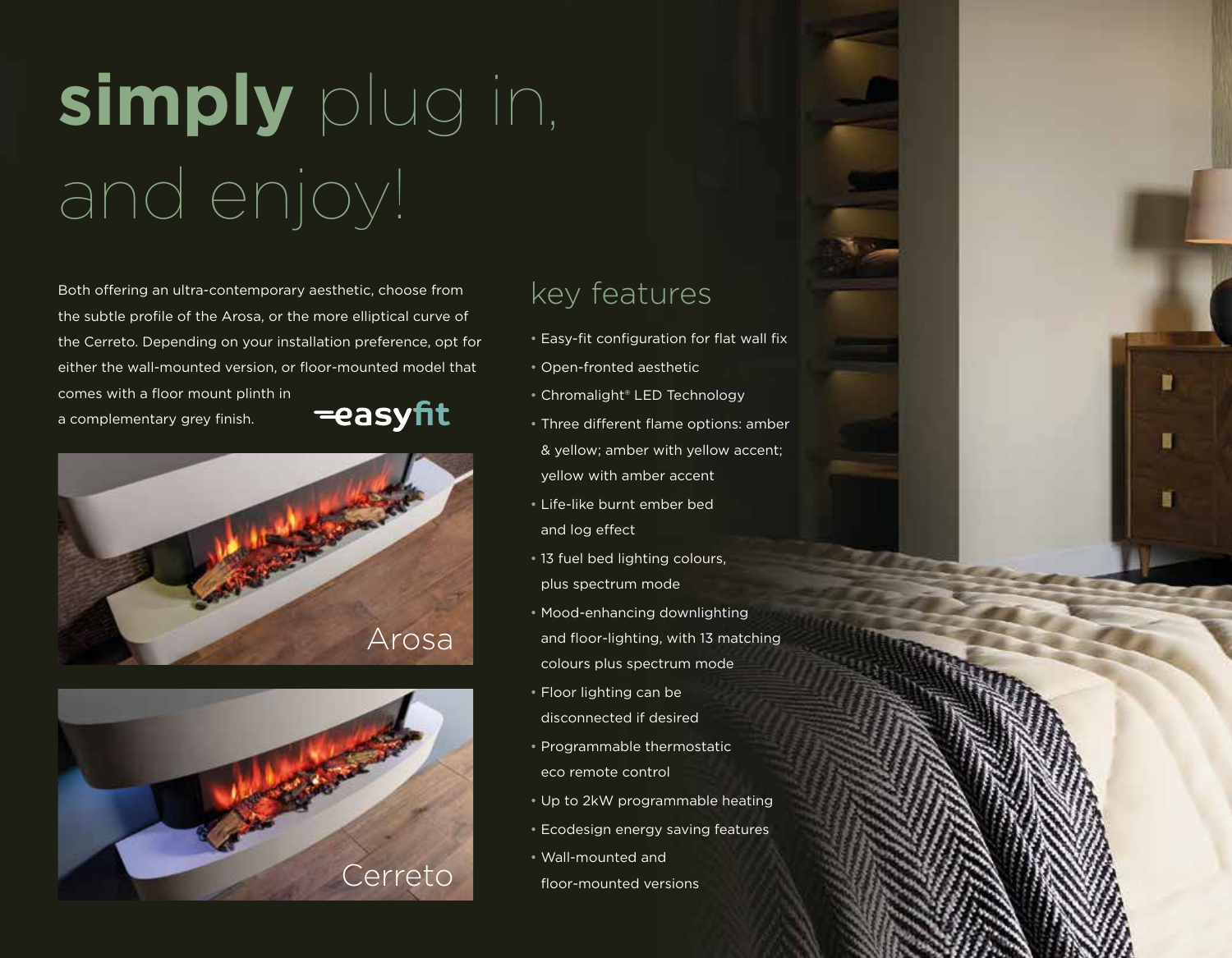*Front cover image: eStudio Cerreto 140 Floor Mounted Suite Above: eStudio Arosa 140 Wall Mounted Suite*

**CENT** 

en.

**M**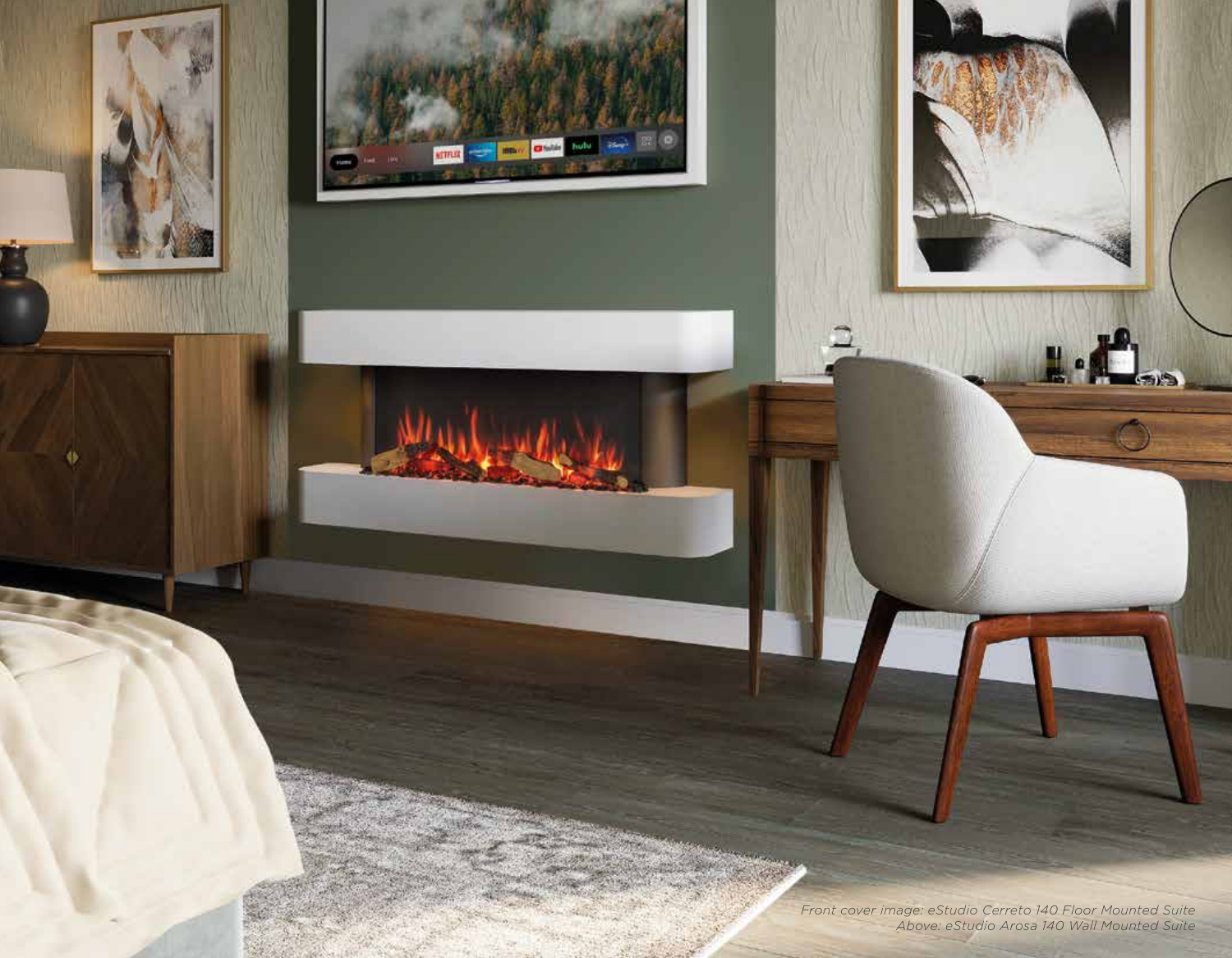**GAZCC** 

 $1111111$ 

For quick and convenient control, the Arosa and Cerreto 140 come with our programmable thermostatic eco handset. This easy-to-use remote control puts each suite's range of visual effects at your fingertips, from your choice of flames, to lighting colours and brightness settings.

The eco handset also gives you the freedom to set your desired room temperature, as well as program daily and weekly heating schedules.



## complete control chromalight LED systems

Arosa and Cerreto models feature immersive downlighting as well as floor-lighting to enhance your experience, plus a mesmerising flame picture. Glass burnt embers and a life-like log effect add realism, illuminated from below by Gazco's Chromalight® LED technology in a myriad of colours.





*eStudio Cerreto 140 Wall Mounted Suite*